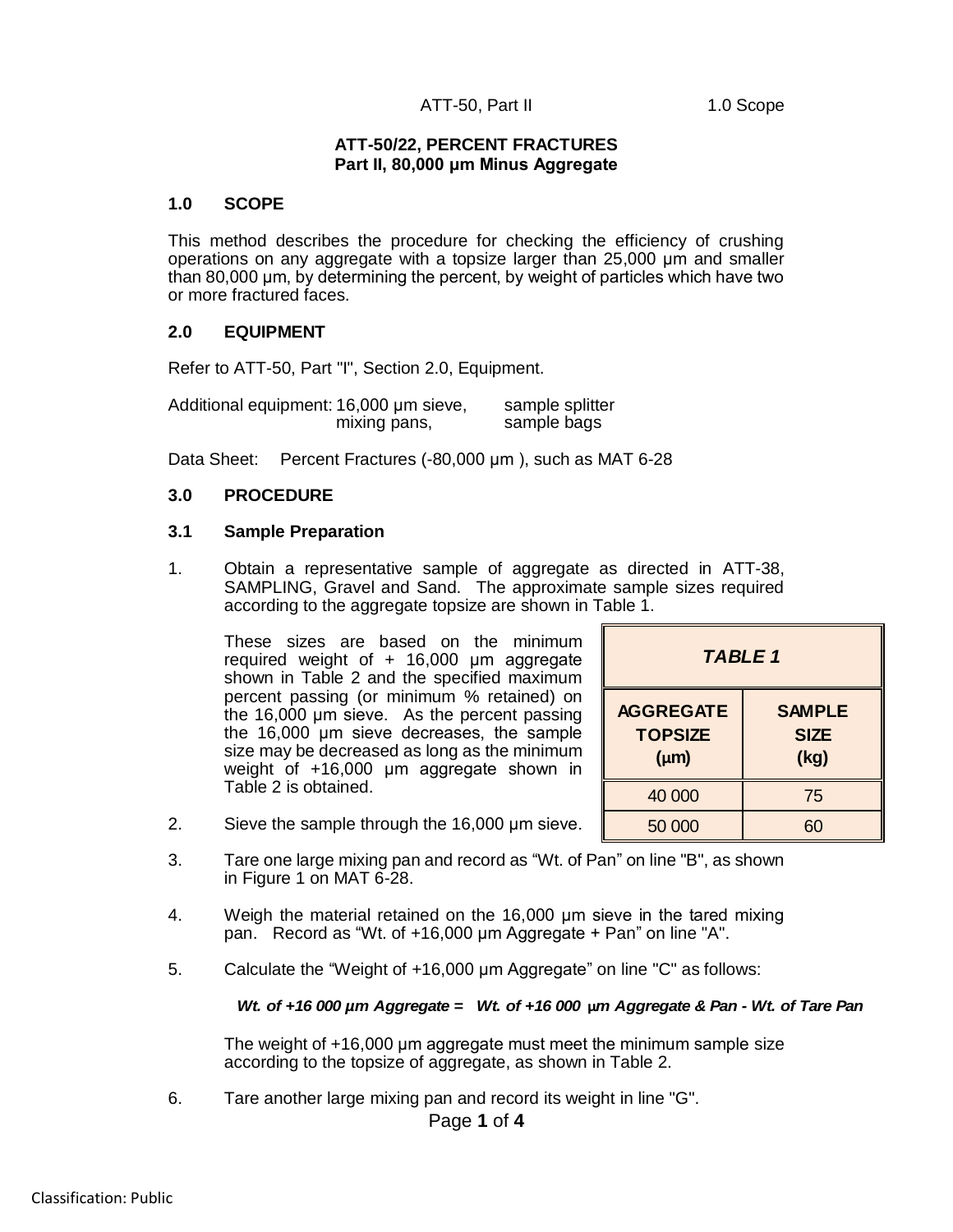- 7. Sieve the -16,000 μm aggregate through the 5,000 μm sieve. Discard the -5 000 μm material.
- 8. Weigh material retained on the 5,000 μm sieve in the tared mixing pan. Record as "Wt. of -16,000  $\mu$ m +5,000  $\mu$ m Aggregate + Pan on line "F".
- 9. Determine the "Weight of -16,000 μm +5,000 μm Aggregate" on line "H" as follows:

### *= Wt. of -16 000* **µ***m +5 000 µm Aggregate & Pan - Wt. of Tare Pan*

- 10. When the -16,000 μm aggregate is at least 1300 grams, but not too large:
	- a) If the sample is clean enough to detect fractured faces. transpose the weight shown in the line "H" to line "K" and proceed with Section 3.2, Percent Fractures.
	- b) If the sample is too dirty to detect fractured faces, proceed with step 12 below.

| <b>TABLE 2</b>                     |                                                                 |  |  |  |
|------------------------------------|-----------------------------------------------------------------|--|--|--|
| <b>AGGREGATE</b><br><b>TOPSIZE</b> | <b>MINIMUM SAMPLE</b><br>WT. OF + 16 000 µm<br><b>AGGREGATE</b> |  |  |  |
| $(\mu m)$                          | (g)                                                             |  |  |  |
| 40 000                             | 11 000                                                          |  |  |  |
| 50 000                             | 11 000                                                          |  |  |  |

11. If the weight of "-16,000 μm +5,000 μm " aggregate is too large, use the sample divider to successively split this aggregate, until a sample of at least 1300 g is obtained.

12. Label and tare a drying pan. Record the tare pan weight and pan number in line "J".

- 13. If the "-16,000 μm +5,000 μm " aggregate is extremely dirty where it is difficult to detect fractured faces, or the sample has clay lumps (as these may add to the  $+5000 \mu m$  weight):
	- a) Dump the +5,000 μm material in a metal pail, cover it with water, agitate the sample, then drain the dirty water through the 5,000 μm sieve.
	- b) Repeat step (a) until the aggregate is clean enough to clearly detect fractured faces, and clay lumps have been broken down.
	- c) Dump the sample in the tared drying pan and dry the sample to a constant weight, as directed in ATT-14, MOISTURE CONTENT, Open Pan Method.
- 14. Weigh the material retained on 5,000 µm sieve in the tared drying pan. Record as "Wt. of -16,000 μm +5,000 μm Aggregate & Pan on line "I".
- 15. Calculate the "Weight of -16,000 μm +5,000 μm Aggregate" on line "K" as follows:

*= Wt. of - 16 000* **µ***m + 5 000 µm Aggregate & Pan - Wt. of Tare Pan*

Page **2** of **4**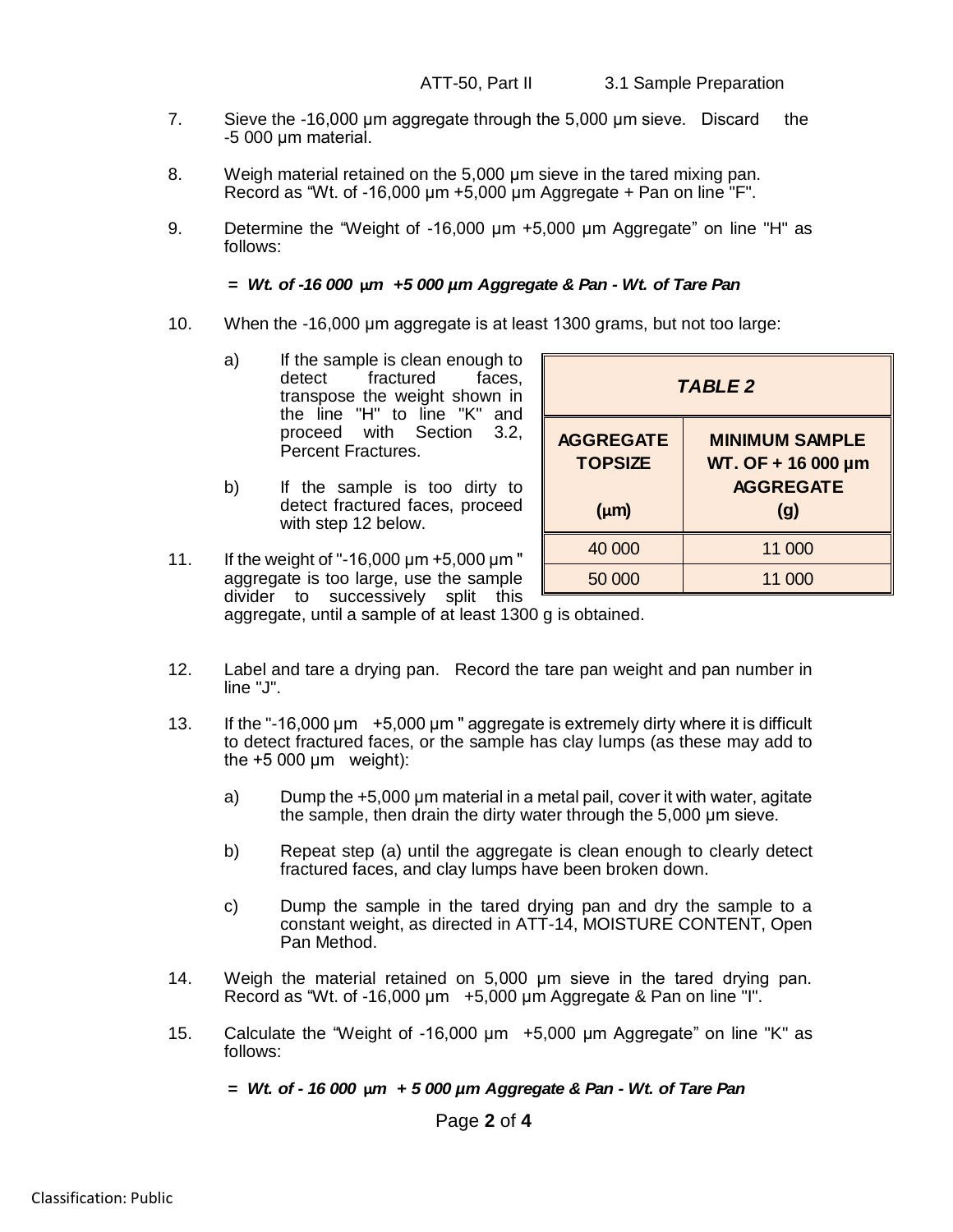# **3.2 Percent Fractures**

1. For both "-Topsize +16,000 μm" and "-16,000 μm +5,000 μm" fractions, manually separate the crushed particles from the uncrushed particles.

**NOTE**: Any particle with two or more fractured faces is classified as a crushed particle.

- 2. Place the fractured "-Topsize +16,000 μm Aggregate" in the tared mixing pan and weigh. Record as "Wt. of Crushed +16,000 μm Aggregate & Pan" on line "D".
- 3. Determine the "Weight of Crushed +16,000 μm Aggregate" on line "E" as follows:

# *= Wt. of Crushed +16 000* **µ***m Aggregate & Pan - Wt. of Tare Pan*

- 4. Weigh the crushed "-16,000 μm +5,000 μm Aggregate" in the tared drying pan and record the weight in line "L".
- 5. Determine the "Weight of Crushed "-16,000 μm +5,000 μm Aggregate" on line "M" as follows:

# *= Wt. of Crushed -16 000* **µ***m +5 000 µm Aggregate & Pan - Wt. of Tare Pan*

If this fraction was not split, transpose the result to line "P".

6. Calculate the Percent of the "-16,000 μm +5,000 μm" Aggregate (line "N") using the formula:

*Wt. of Crushed -16 000 µm +5 000 µm Agg.* % Fractures =  $\frac{Wt}{Wt}$  of -16 000 µm +5 000 µm Aggregate

7. Determine the Total of Weight of +5,000 μm Aggregate (line "Ø") as follows:

*Total Wt. of Sample = Wt. of +16 000 µm Agg. + Wt. of -16 000 µm +5 000 µm Agg.*

8. If the -16,000 μm +5,000 μm aggregate was split, calculate the "Total Weight of Crushed Aggregate (of the total fraction) on line "P" as follows:

*% Fractures x Wt. of -16 000 µm +5 000 µm Agg. 100% Total Wt. of Crushed -16 000 +5 000 µm Agg. =*

9. Determine the "Total Weight of Crushed Aggregate" in the total sample (line "Q") as follows:

# *= Wt. of Crushed +16 000 µm Agg. + Total Wt. of Crushed -16 000 µm +5 000 µm Agg.*

10. Calculate the "Percent Fractures of the Total Sample" (line "R") using the formula:

*Total % Fractures (%) = Total Wt. of Crushed Aggregate (line "Q") Total Wt. of +5 000 Aggregate (line "O") x 100*